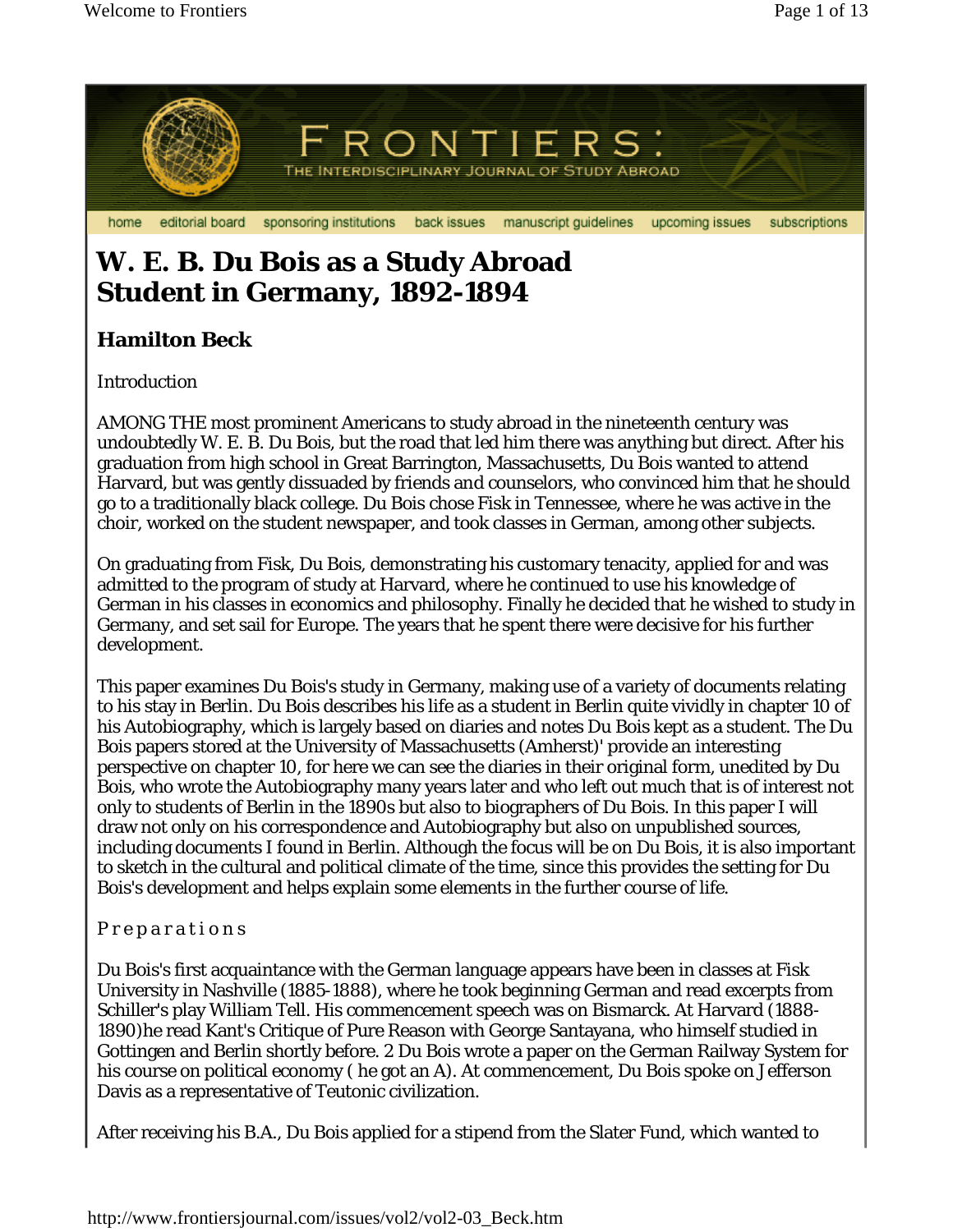finance graduate study abroad. Du Bois missed deadline for application and indeed only heard about the existence of the fund after its director, former President Rutherford B. Hayes, complained publicly that no worthy black man had applied. Eventually, after a protracted correspondence with Hayes, Du Bois was awarded the prize.3 At age of twenty-four, he set sail for Europe armed with a good education in philosophy, history, and the German railroads; an adequate knowledge of the German language; intense curiosity; and little idea where he was going to study.

At first he landed in Holland, "an extremely neat and well-ordered, mudpuddle" (Autobiography;157), then took a boat trip up the Rhine before going over to Eisenach in central Germany, where he took a room with the Marbach family. After improving his knowledge of German over the summer (and falling a little in love with the eldest daughter of the family, Dora Marbach), Du Bois determined that the best university in Germany was that in Berlin, and so he set out for that city in the fall of 1892.

#### University Life

At the time the Friedrich Wilhelms-Universitat zu Berlin was the most modern in the world. Just a year before Du Bois's arrival, electric lights had replaced the gas lights in the library. There was a new, centralized clock system with bells that rang every quarter hour. The first toilets had been installed, along with central heating and ventilation. It certainly must have seemed a highly developed place to Du Bois, who not so long before had been looking for a summer teaching job by wandering on foot over the hot and dusty roads of rural Tennessee.

The university building, located then as now on the tree-lined Unter den Linden boulevard, had thirty-six lecture halls distributed over three floors. One room with two cells was set aside for the detention of students. The catalog room in the library was open to students daily, but only from noon until 2 P.M. As far as is known, Du Bois checked out only two books during his three semesters in Berlin.4

The winter semester of 1892,Du Bois's first semester, ran from mid-October until mid-March. The student body was made up of approximately 4,700 young men, of whom anywhere from 8-11 percent were foreign. More than 150 Americans were enrolled, and the largest group, 59, took classes in philosophy, philology, and history.

Of all the German language universities, only Vienna had a larger faculty. And on the faculty in Berlin were some of the most famous names anywhere in the academic world: the philosopher Wilhelm Dilthey; the economist Gustav Schmoller; the historian Heinrich von Treitschke ("the most instructing and interesting especially for the modern ultra German point-of-view," noted Du Bois, Autobiography,Chap. 10); one of the founders of the field of German literature, Erich Schmidt; Max Weber; the classical philologist Theodor Mommsen; and the scientists Helmholtz, Planck, and Virchow.5

Students lived in apartments they sublet for the semester and frequently moved, never staying long enough in one place to be registered in the official Berlin address book. This was the case with Du Bois, as he moved at least four times during his stay in Berlin .6 As he wrote in an unpublished essay "Harvard in Berlin" (ca. 1893): "The correct Berlin method is to hire a nook in a flat, from three to five stories up. There with pipe and bier, coffee and black bread, he lives not like a king, but as a free and easy viking bound to the student world by his kneipes (drinking bouts) his societies, and-possibly-his lectures" (p. 11).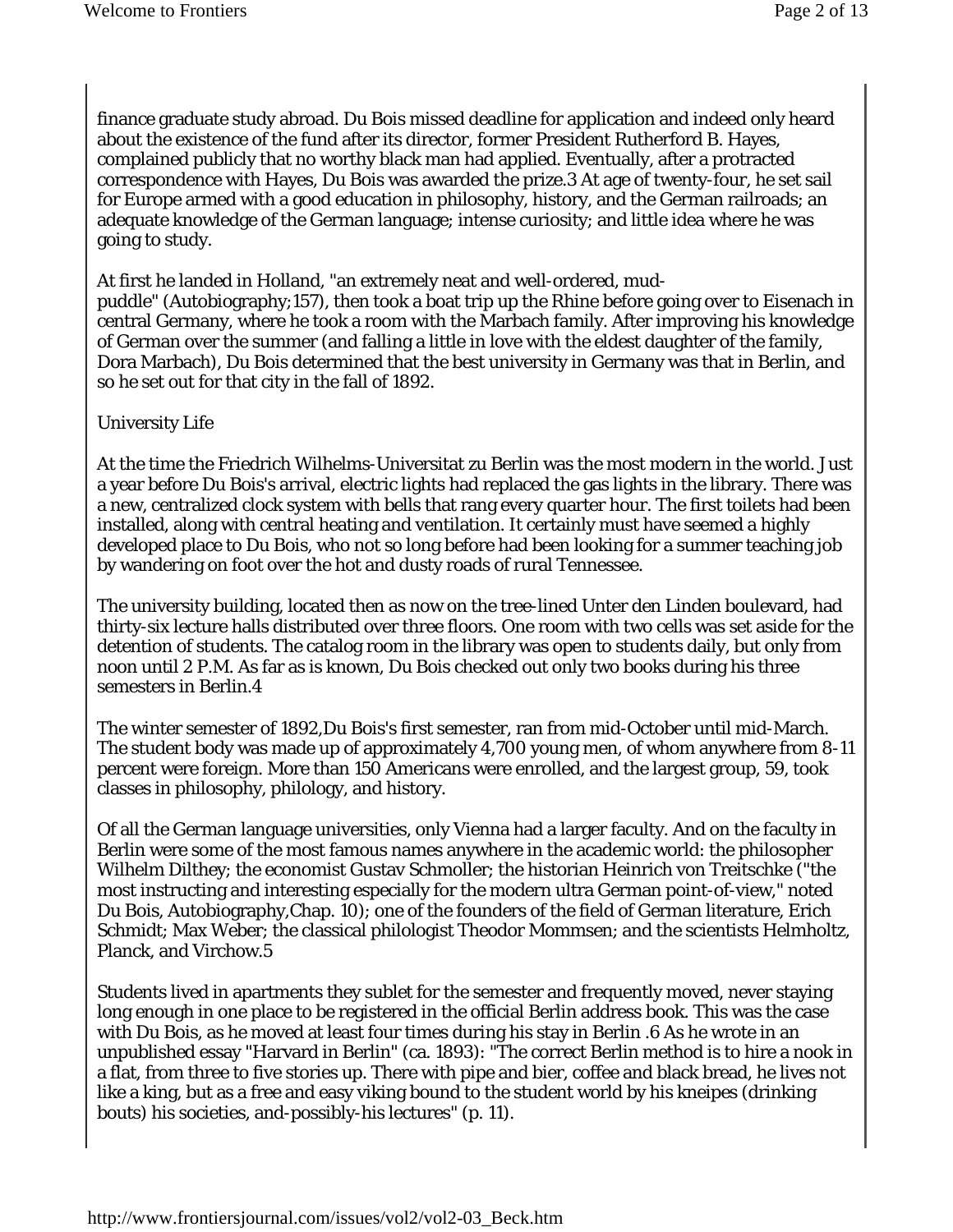There were no required classes, and attendance was never taken. Students typically spent a semester at one university and then moved on to a second and a third to complete their education. This so-called "triennium" was in fact a requirement for all students. To get a degree it was necessary only to pass a final examination, and students often simply crammed for his exam after doing little or no studying for years.

Problems were caused not by the majority of students but (even then) by certain fraternities. According to the Berliner Zeitung, membership in certain student organizations meant they were taken care of for the rest of their lives; their careers as administrators or as judges were guaranteed. And yet these students were the laziest drudges imaginable.7 They spent two to three years carousing in bars, dueling, and discussing correct drinking customs. At a university in western Germany one fraternity was said to have forbidden its members to attend classes as being "improper behavior."

The Vossische Zeitung cautioned that these problems actually used to be worse. Whoever looked at the courses listed on the bulletin boards could find numerous announcements of student associations that invited participation in their meetings, where students would give lectures on topics they ad investigated themselves. Others invited professors from their own and her institutions to lecture on issues of current concern.8 Du Bois wrote that there were clubs "for all purposes, from philosophy to chess, and from converting the Jews to Alpclimbing" (Autobiography, 167). The students generally shared with the faculty members the conviction that the key to the answer to social problems was education.

But what was it that brought on the outpouring of newspaper commentary on the conditions of student life in August 1893? Why does the collection of Professor Virchow contain all these nowyellowed clippings? The uproar was brought about by a complaint by Professor Schmoller at the end of his course on national economy. His lectures were usually attended by more than one hundred students, guests, and dignitaries both from home and road. Schmoller thanked the students, but addressed his thanks only to those who had done the work, not to those who had skipped the entire semester and appeared on the last day to pick up their certificate of participation-something that, as he pointed out, was to be found nowhere else on earth and in no other system of education. Schmoller was concerned for the future civil servants and for the welfare of the nation, which he saw largely resting in their hands, and he (somewhat hysterically) compared the situation to that of France before the revolution. One paper (the Volks-Zeitung 185 of 9 Aug. 1893) urged Schmoller to use his influence to ban fraternities, which encouraged overindulgence, rowdyism, and "Nichtstun" (idling or inaction) among their members.

It is hard to imagine today any comments on student behavior by any professor, no matter how prominent (except maybe the late Allan Bloom), attracting such widespread attention and controversy as followed Schmoller's remarks. The reaction illustrates the esteem with which the views of distinguished professors at the Berlin University were held in German society of the 1890s.

#### The Political Situation

One national holiday in which of course the university participated took place every 27 January: the Kaiser's birthday. All the newspapers reported in great detail the celebrations of 1893, when the Kaiser turned thirty-four. The ceremonies began at 3 A.M. with martial music, a reception, a church service, and speeches, and lasted the entire day. Huge crowds lined Unter den Linden; boys climbed trees to get a better view of the parades. The guard of honor fired their guns in salute. There was a festive meeting at the Academy of Sciences, which Du Bois was to become a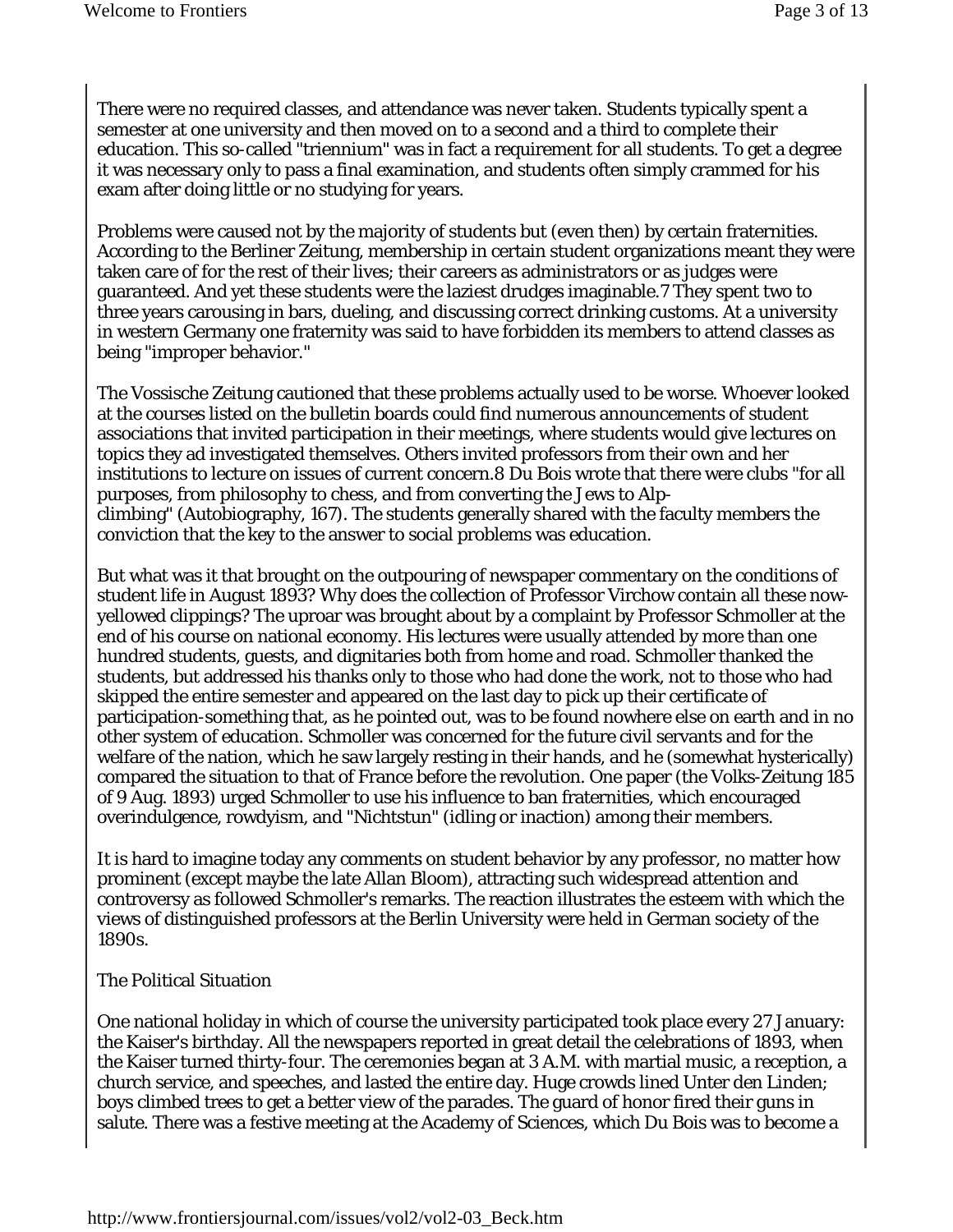member of some sixty-five years later. At the university there was a ceremonial gathering in the main hall, and speeches on the history of the university, stressing the role played therein by the Kaiser's ancestors; other speeches focused on riveting topics such as the Kaiser's voyages to northern countries, and plays were performed with titles such as The Guardian Angel of the Hohenzollerns. In the evening a banquet took place followed by a gala opera.

One must remember that Germany had been united for only twenty-one years on Du Bois's arrival. The Franco-Prussian war of 1870-1871 had seen the triumph of German armies led by Prussia over the French of Napoleon III at Sedan and the later fall of the Paris Commune. The Prussian King, William 1, had been reluctantly persuaded by Chancellor Bismarck to accept the crown as Kaiser. The coronation took place in the Hall of Mirrors at Versailles.

By the time Du Bois arrived in 1892, the first Kaiser had been succeeded by William 11, the man we think of as the Kaiser, who had forced Bismarck into retirement. With his departure the intricate system of alliances that he had maintained began to fall apart. Rapid industrialization, the acquisition of colonies, the creation of a fleet nearly equal to that of the British, and the powerful army all led Germany's leaders to claim for their country world power status. In reaction to this came the formation in 1892 of a Franco-Russian military convention. An essential component of the coming world war was thus in place.

On the domestic side, an election took place in the summer of 1893, and Du Bois was an eager student of the campaign as he saw it unfold in Berlin. By American standards, it was a rather quiet affair, with the Social Democrats the only party to engage actively in electioneering. Du Bois's unpublished essay "The Present Condition of German Politics" (reel 87, frame 391 ff.) records his observations, although his definition of left wing and right wing takes some getting used to. Evidently the young Du Bois could be described in today's terms as a libertarian, so his perspective looks skewed to today's viewer. Du Bois lumped the German Social Democrats together with the anti-Semites on the right wing. For Du Bois socialism meant state control and was therefore on the right. Even stranger is Du Bois's surprise that workers identified themselves with the Social Democratic party. Du Bois seemed to think that a socialist was an intellectual, that socialism was a theoretical, philosophical affair best represented by some of his professors at the university. Du Bois, who himself had been active in the choir at Fisk, was amazed when he attended what was billed as a reunion of two hundred workingmen's glee clubs, only to find himself "in the midst of 10,000 socialists!" He evidently did not know that these groups often were camouflage organizations for political clubs during the time when Bismarck's antisocialist laws were in effect. In addition to glee clubs (which performed the "Marseillaise" and other tunes from the official party songbook), there were dance clubs, athletic clubs, zither clubs, and a volunteer fire brigade. These clubs provided entertainment for working-class families, for example, by setting up photographic exhibitions and displaying items such as a barrel filled with workers' sweat.9 Du Bois noted at the gathering of the socialist glee club, "I asked a neatly dressed and harmless-looking little maiden with whom I danced: 'Are you too a socialist?' 'O yes!' she replied; 'And why?' She looked a bit puzzled and then answered half-timidly: 'Because my father is.' I danced with her again." Du Bois was interested in the Social Democrats, not because he agreed at this time with their Politics, but because they were a political movement for the disenfranchised and underprivileged, and so he saw in them a possible model for what could happen someday for his own race in America. Du Bois felt a similar attraction to Bismarck, whom he had described in his commencement address at Fisk as the unifier of a disparate and fractious nation.

The social democratic clubs did have an overtly political dimension as well. They would invite prominent speakers such as the revered founder of the party, August Bebel, who lectured in smoke-filled halls in sessions that lasted from 8 PM to midnight. Or the clubs engaged in debate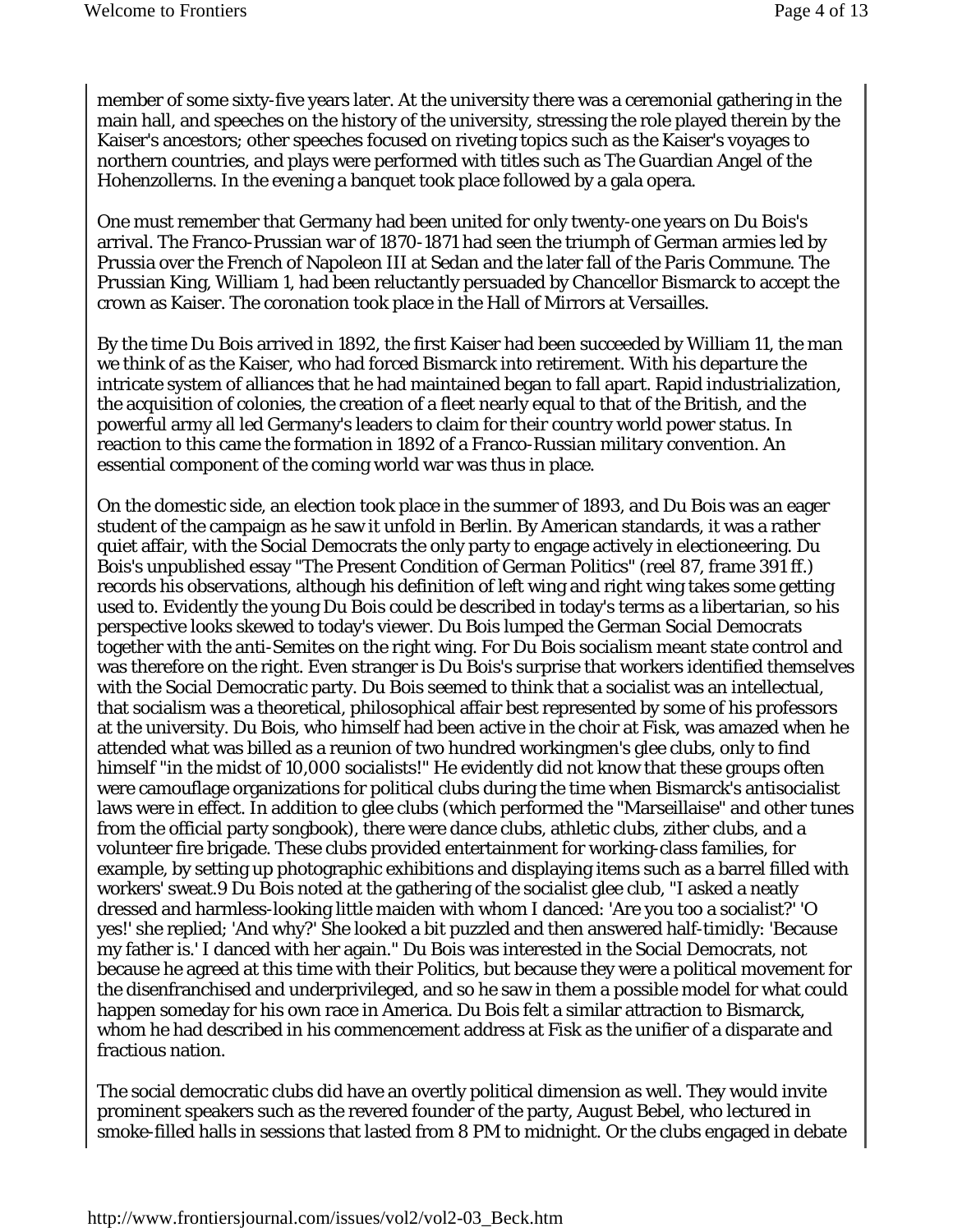on a topic such as the right to strike. Everyone was expected to participate in these debates, which were used as preparation for debates against other political parties.

Near the end of his long life (he lived to be ninety-five), Du Bois was to become a Communist candidate for the U.S. Senate from New York after World War II and later a member of the Communist Party of the United States, and East German accounts of his student days in Berlin frequently mention the allegedly lasting impression made by August Bebel on the young Du Bois. But this is a self-serving reinterpretation of history by the East Germans, who wanted to claim both Bebel and Du Bois as their own. The documents Du Bois wrote while in Berlin tell a different story.10 He was probably including himself when he said that most Americans would side with the German Democratic party, which in Du Bois's terminology was left wing but which would not be considered so today. The Democrats opposed state intervention and upheld the rights of the individual and the state over and against any centralized authority. Particularly they supported free trade and deregulation.

The result of the 1893 election was that fourteen groups were represented in the newly constructed Reichstag. The largest party was the Roman Catholic Center party, with ninety-six seats (about a quarter of the total), based on the support of 19 percent of the voters. The Social Democrats, although they received a larger percentage of the votes, had fewer than half as many seats, because Bismarck's restrictive voting laws did not permit one man one vote. The anti-Semites, who had had zero representation in 1884 and six in 1890, shot up to sixteen in this election.

Anti-Semitism in Imperial Berlin

Anti-Semitism was present in the 1890s not just in politics but also in the university. Among the professors, Gustav Schmoller could be heard saying: "We see that where large properties are the rule, the little Jew represents the middle class but by no means completely replaces it, we see above all that in these regions small towns, small markets with healthy life are missing..."11 But the most prominent anti-Semitic professors, the historian Treitschke and the economist Wagner, both of were professors of Du Bois.

Students, too, had their anti-Semitic organizations. The Vereine Deutscher Studenten (Clubs of German Students) founded in the 1880s under the guidance of Court Preacher and influential anti-Semite Adolf Stoecker were politically quite active. In 1893 they invited one Dr. Brecher, a notorious anti-Semite, to become an honorary member of their fraterntity. The rector of the university, the famous public health reformer Rudolf' Virchow, tried unsuccessfully to keep Brecher from receiving this dubious honor.12

This led to scathing denunciations of Virchow in the anti-Semitic press as "judenfreundlich" (philosemitic), as though that were a term of opprobrium. The university was called a bastion of Judaism with a high percentage of Jewish professors. One paper commented that Virchow in his ivory tower had lost contact with the people, who were (allegedly) suffering, under the increasing influence of Judaism. "We Germans," said another paper, still have reason to be proud of our higher education, but if Jewish, materialism takes hold then it will be in danger."13 One could without difficulty list many more such commentaries, as these examples are by no means isolated.

At the same time, the liberal press, influential although small in number, stoutly defended Virchow and said that the fame of the Berlin University was suffering under the onslaught of anti-Semitic students and professors. Virchow fought back in his formal address to the faculty,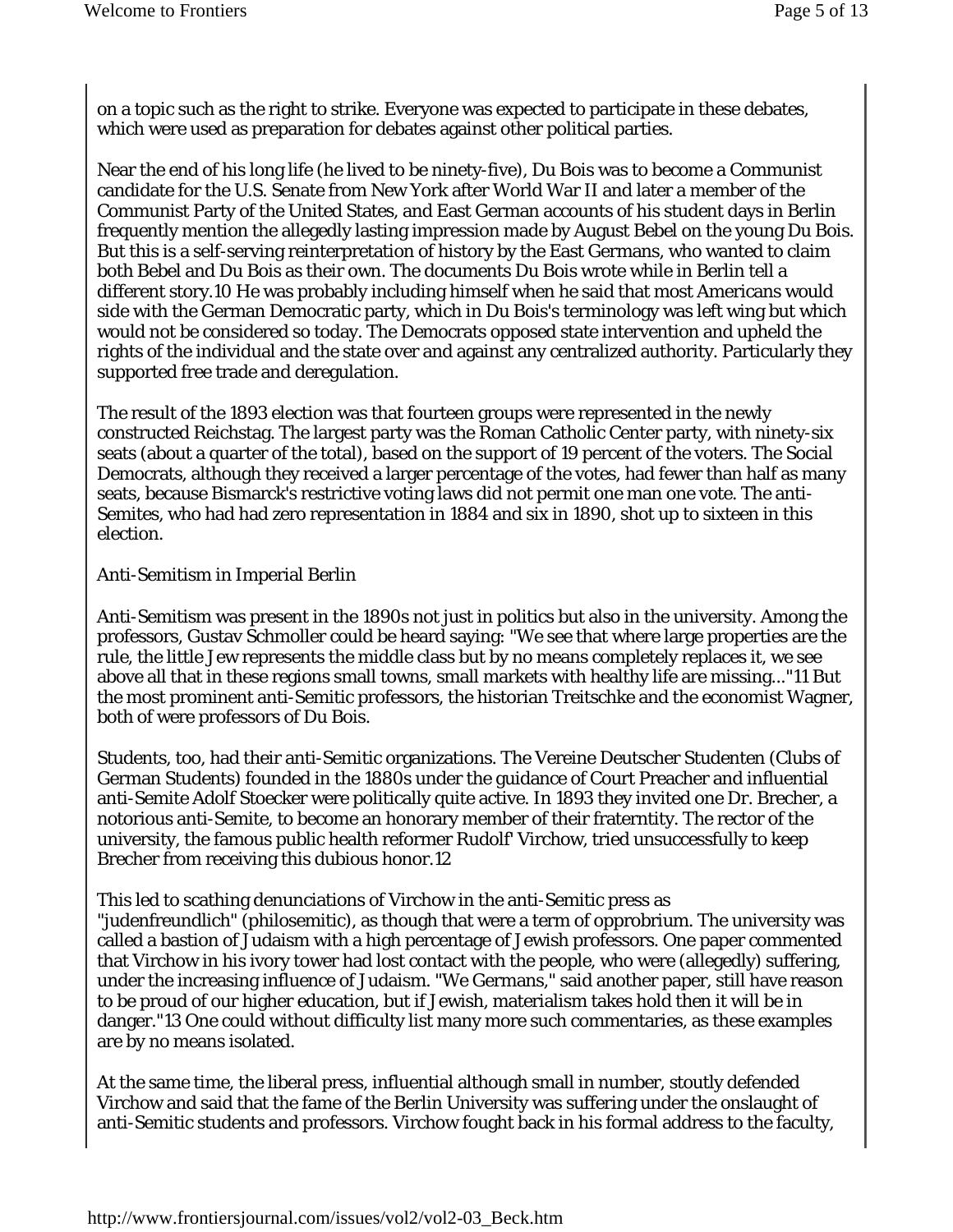saying that although no professorship of anti-Semitism had yet been demanded, anti-Semitic professors had been called for-a highly unusual and courageous reference to current events in a speech in which only nice sentiments and vague words were expected.

#### The Club for Social Policy

One of Du Bois's professors, Gustav Schmoller, was a founder (in 1872,of the Verein fdr Sozialpolitik (Club for Social Policy), the primary organization for social reform.14 The fast pace of industrialization after the defeat of France had led to increasing class conflict and the prospect of worse confrontations to come. The state sought to head off these clashes by means of intervention in the private sector. There were widespread calls for a third path, one between communism and capitalism, one that would avoid the twin dangers of revolution and reaction.15

The Club for Social Policy, which brought together economists, government officials, scientists, and academicians, led the way with radical calls in the early 1870s for the abolition of private property. In the years that followed, however, the club retreated from the front lines somewhat and became an academic publication company (vom Bruch 1985, 67). Two representatively drab titles of the Publications of the Club for Social Policy under Schmoller's editorship are The Conditions of Farmworkers in Germany (3 volumes, 1892; the third volume was edited by Max Weber) and New Investigations into the Housing Question in Germany and Abroad (4 volumes, 190 1).

A central tenet of the club was that it should fall to the educated classes, the talented tenth, as Du Bois would later call them, to moderate between the propertied class and the proletariat (vom Bruch 1985, 62). As Schmoller himself said, "Science can and should not be impartial and colorless, but, while standing above the minor squabbles and controversies of the day, should deal with the large political questions of the age" (Ritschl, 258).

Another fundamental principle of the club was that the state was responsible for all its subjects and for their welfare. After careful study of a problem, the government must be prepared to take action. 16 A prerequisite for reform was a description of how a problem (such as child and female labor) arose, followed by, an exact statistical description of the problem. Du Bois notebooks of his courses with Schmoller include the following sentence, written in a mixture of German and English: "My school tries as far as possible to leave the 'sollen' [what should happen] for a later stage and study on[ly] the 'geschehen' [what actually happens] as other sciences have done" (Economics Notebook 1893/94, reel 87). Reform should be scientific, based on observation and quantification. Only then could the arguments be made for limiting work hours, improving hygiene and safety, reforming the tax code, and seeing to the education of the working class.

Schmoller, who became chairman of the club in 1890, was one of the most prominent members of a group known, at first pejoratively, as "Kathedersozialisten," or socialist professors. Under his leadership, the club concentrated on labor conditions. Questionnaires were distributed, and students in his seminars conducted interviews with workers. It must have been at Schmoller's encouragement that Du Bois became a member of the Club for Social Policy.

Du Bois's memory of Schmoller did not fade with the years. In 1958, when Du Bois went to East Berlin to accept an honorary degree from his old university (now renamed the Humboldt University), he was greeted by the dean, who still lives there in retirement. The dean recalled that the first thing Du Bois did when they met was to pull out of his pocket a calling card of Gustav Schmoller and say that when he (Du Bois) was a student, Schmoller had given him that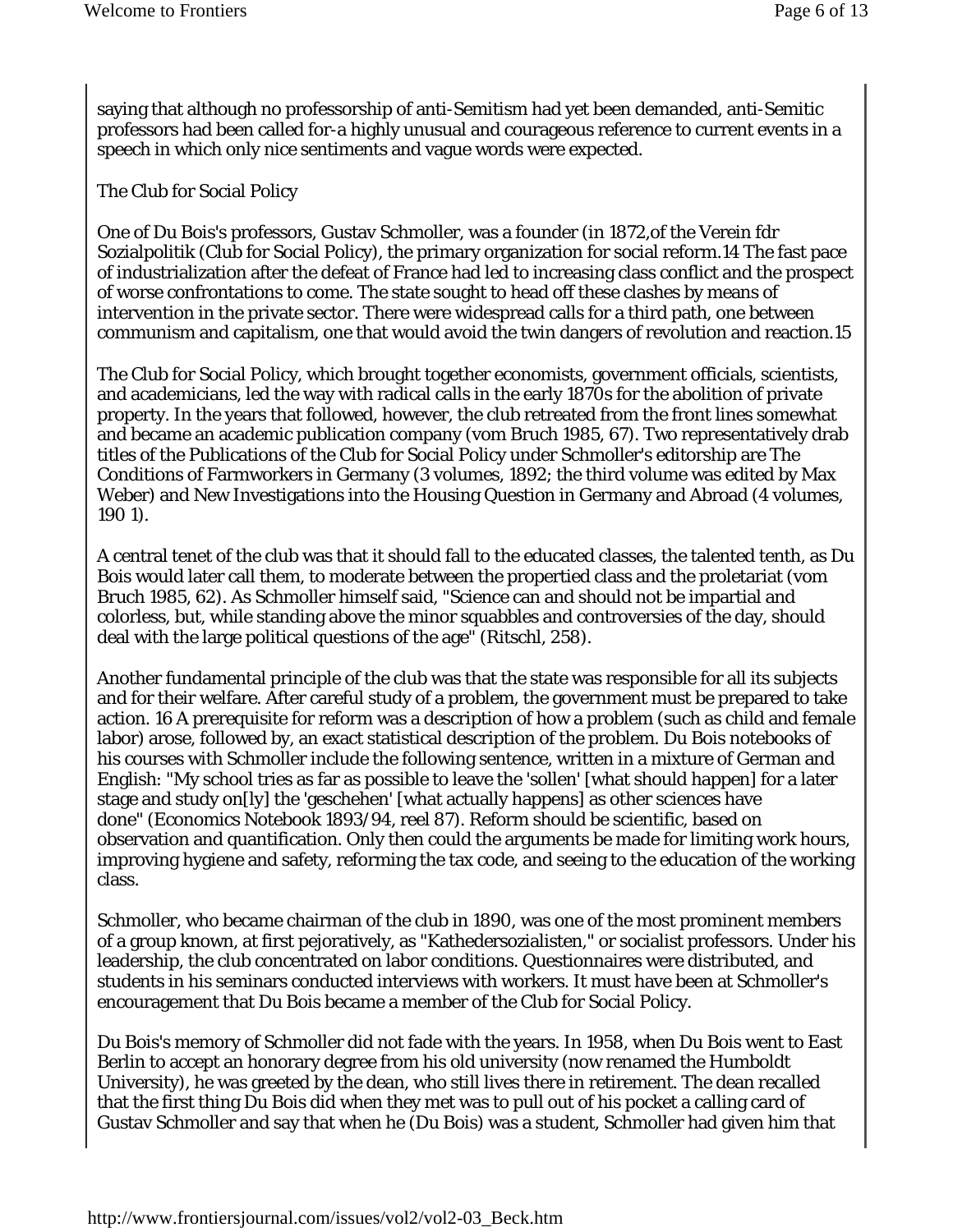card and invited him to attend one of his upper division courses. Du Bois never forgot the kind gesture. 17

## *D e p a r t u r e*

Among the documents in the archive of the Humboldt University relating to Du Bois, one sheds some light on the question: Why was Du Bois not allowed to take his degree at Berlin? The minutes of the faculty meetings show that typical topics discussed in the 1890s were these: Who is to be considered a candidate for tenure? Which professors are leaving for jobs elsewhere? There is also the occasional case of plagiarism. Another burning question was, Should students with no knowledge of Latin be allowed to r graduate with a degree they could not read? Old Professor Helmholtz called awarding these degrees a "deception of the nation" (minutes of 6 July 1893).

Du Bois, like a number of other students, wished to be admitted early for a degree, and his petition was considered on 18 January of 1894. The official minutes do not record the pro and contra, but only the final, somewhat convoluted decision:

*The student of national economics du* [sic] *Bois from America, who spent 4 semesters at the Harvard* [sic] *University and is now enrolled in his 4th semester at the Berlin University, requests the faculty to recommend to the ministry {of education} that he be dispensed from taking the triennium and he admitted now to the final exam. The faculty is of the opinion that in the case of foreigners, whose education is significantly different from that usually to be found at German schools, a dispensation from* 

*proof of having fulfilled the triennium should be granted only in quite special and exceptional cases and even then only when it is a matter of the last semester, and therefore rejects the petition of the student du [sic] Bois.* 

In later accounts of this incident, Du Bois attributed the denial of his petition to the members of the English Department (and at other times to the Chemistry Department), who were afraid of the precedent that would be set for all their foreign students. In the official statement, however, the issue was decided on the basis of the differing educational systems, and no mention is made of any department. I suspect that the correct information is supplied by Du Bois, who likely was told by Schmoller, who was present at the meeting and who informed Du Bois what the real reason was. As is often the case, the statement by the administration was a smokescreen for something quite different. Du Bois, although disappointed, packed his bags and returned to America, where he became the first African American to receive a Ph.D. from Harvard.

## *Lessons Learned*

What did Du Bois learn from his study abroad in Germany? Why was his time there of importance in his life?

First of all, it changed him on an intimate and personal level. Du Bois was so taken with some aspects of German social behavior that he retained certain habits from his student days in Berlin for the rest of his life. Prussian social customs gave him, or at least reinforced in him, a certain distinguished bearing or carriage, an apparent aloofness not uncommon among shy people. This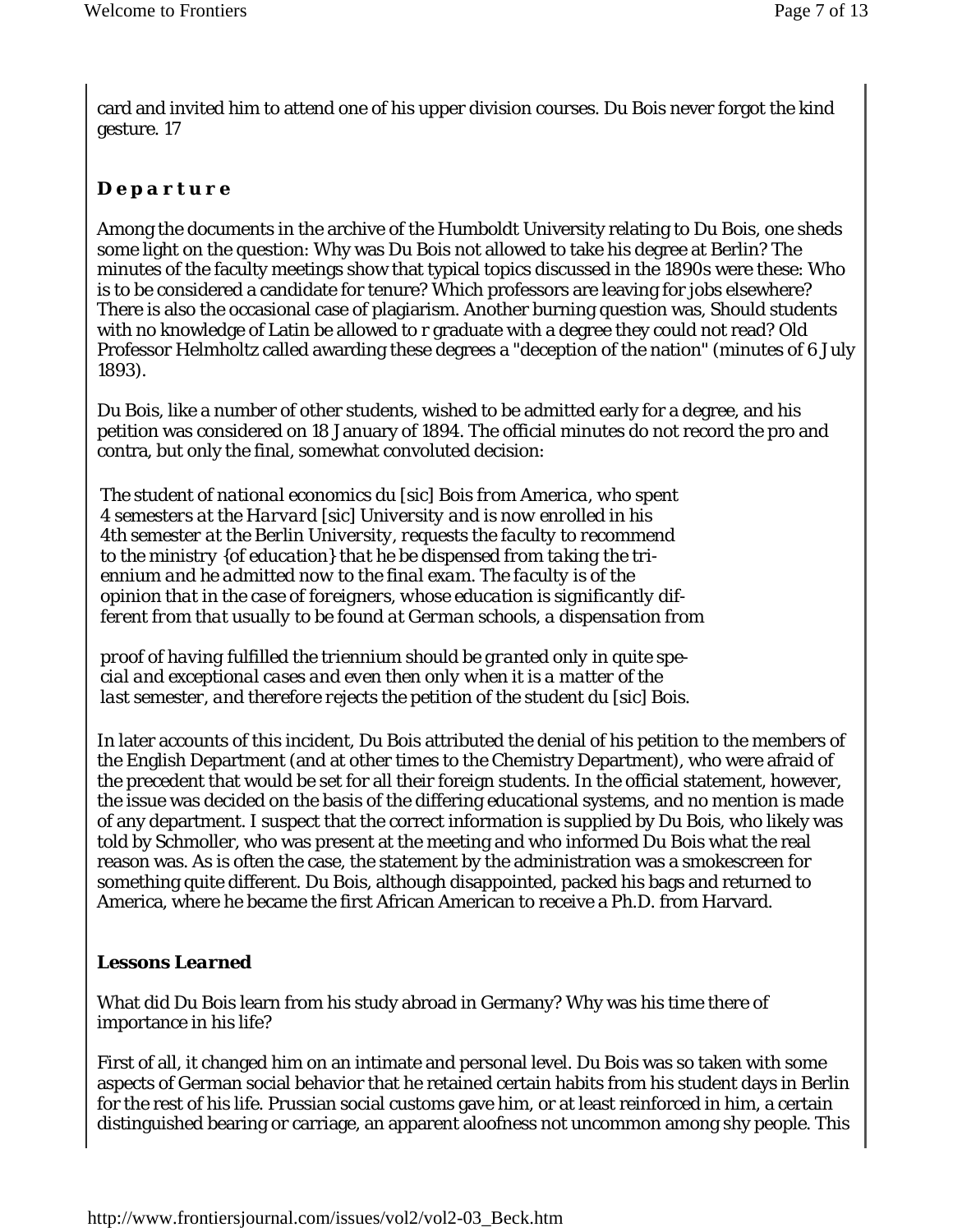trait, augmented by a clipped manner of speech Du Bois acquired in Germany, was often misunderstood as reserve, distance, even haughtiness, and was to characterize Du Bois for the rest of his life. In his physical appearance Du Bois, described later in life as a mandarin, was just following the fashion set by the Kaiser in his style of trimming his hair and beard, as well as his habitual use of a cane and gloves. Pictures of the two men show a striking similarity, even when the pictures are from much later in their lives.

Consider also Du Bois's account of his twenty-fifth birthday celebration on 23 February 1893, which is described in detail in the *Autobiography.* This is an important document because it not only describes what he did that day but closes with his resolve to "work for the rise of the Negro people, taking for granted that their best development means the best development of the world" (p. 171). In editing this for publication in the *Autobiography* , Du Bois omitted one curious part of the document: the title page, a virtual program sheet that he drew up, listing every activity by the clock for the evening before and day of his birthday, down to his guests and his menu. Du Bois celebrated the Kaiser's birthday with the rest of Germany, and then turned his own birthday celebrations into miniature imitations of the royal ones, replete with their own ceremony, ritual, and court reporting.

Germany provided Du Bois with his first sustained exposure to classical music: Schubert's symphonies, operas by Weber and Wagner, and German folk songs are some of the works that made a lasting impression on him. It is in Germany that Du Bois says he learned how to drink beer and wine. 18 One of the most amusing souvenirs of this fact is a slip of paper Du Bois saved that has the following text printed on it: "I have been out drinking this evening and cannot find my way home. My address is.................................Please put me in a cab home. The fare is in my vest pocket." This was to be affixed to one's buttonhole when the occasion warranted. It should be noted that the address is not filled in, and that Du Bois probably saved it only as a curiosity, not because he ever needed it.

On a more serious note, when Du Bois went to the University of Pennsylvania as assistant professor of sociology, he began a major work studying the black community in Philadelphia. Elijah Anderson, in his introduction to a reprint of this work, notes: "In intellectual terms, Du Bois's studies in Germany were a profound influence on the course of his life's work. When he returned to the United States in 1894, he had been inspired by his academic and social experiences abroad, not to mention the work of sociologist Weber. He brought some of this inspiration to the study of the black community." 19

Du Bois himself writes: "The Negro problem was in my mind a matter of systematic investigation and intelligent understanding. The world was thinking wrong about race, because it did not know. The ultimate evil was stupidity. The cure for it was knowledge based on scientific investigation" ( *Autobiography,* 197). In other words, Du Bois had precisely the same attitude toward the discrimination against his race in America as Schmoller had toward class conflict in Germany. The solution to a major social problem is exact study by the educated elite followed by government intervention to avoid the potential for violence or civil war. This is the impetus behind works that Du Bois churned out over the next seventeen years at the rate of one volume per year, with titles ranging from *Social and Physical Condition of Negroes in Cities* (1897) to *The College-Bred Negro* (1900) to *Morals and Manners Among American Negros* (1915). What is this but DuBois's effort to create on his own the entire program of Schmoller's *Publications of the Club for Social Policy?* What is amazing is that Du Bois, unlike Schmoller who was supported by a staff and had a different author for each volume, carried on this operation year after year with minimal assistance and on a shoestring budget, and did not utterly exhaust himself in the process.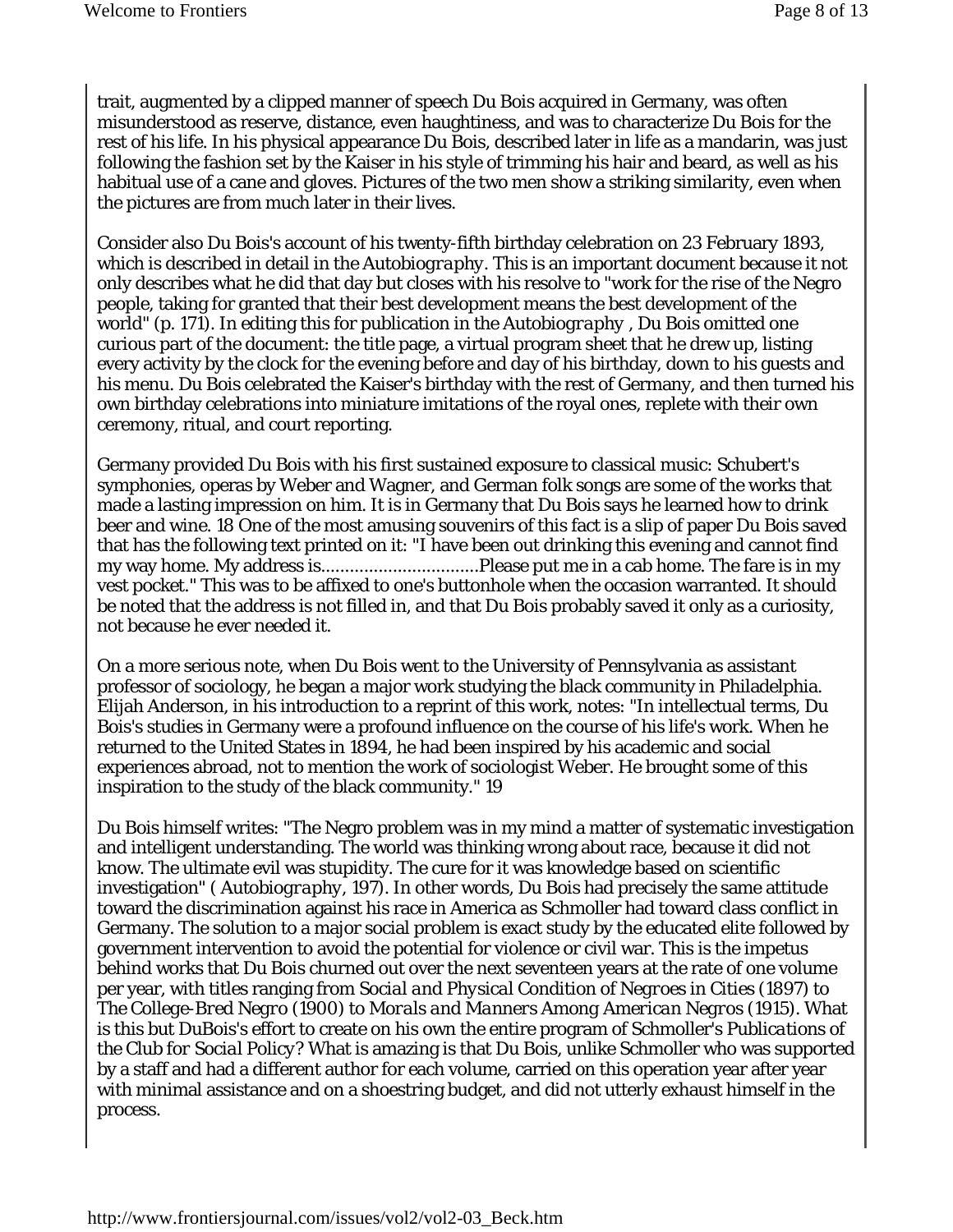We have seen that anti-Semitism in Germany was widespread and growing in influence in the last decade of the nineteenth century, and Du Bois did not escape it entirely. 20 Du Bois was evidently ambivalent in his attitude toward the Jews. In the unpublished essay on German politics he noted on one page that "It may surprise one at first to see a recrudescence of anti-Jewish feeling in a civilized state at this late day. One must learn however that the basis of the neo-antisemitism is economic and its end socialism. Only its present motive force is racial hatred," a fateful but widespread misreading of the phenomenon. He goes on, however, to say: "It must be ever remembered that the great capitalists of Germany, the great leaders of industry are Jews; moreover, they work for each other.... [T]hey have forced citadel after citadel, until now they practically control the stock-market, own the press, fill the bar and bench, are crowding the professions-indeed there seems to be no limit to the increase of their power.

One year later, Du Bois noted the attributes of some of his fellow passengers on the voyage back from Southampton to New York. In a passage omitted from the *Autobiography* , Du Bois writes in words that echo Schmoller: " In spite of all I have seen the Jew remains a half veiled mystery to me. I should be the last to join in any prejudice against him both from principle & from the acquaintance I've had with noble individuals in his race. Yet there seems to fail so far as I've seen that strong middle class which in every nation holds the brunt of culture. I have seen the noble aristocracy of the race and the low mean cheating *Pobel* -but seldom the ordinary good hearted good intentioned man. I suppose this is of course the result of their curious history ... On board we have various specimens but none of a very inviting character ... There is in them all that slyness that lack of straightforward openheartedness which goes straight against me. . . ." He concludes, "I have great hopes & great admiration for the Jew people only I see that their national development is over widely different obstacles than those of my nation." One could go on and on discussing this topic. 21 Suffice it to say that in this respect Du Bois's experiences in Europe did nothing to lessen his ambivalence.

It was in Berlin that Du Bois evidently had his first significant--and tragic--love affair. The details of this are sketchy, but Du Bois lived with a German shopgirl, probably Amalie Lebenfeldt, a name noted at the end of an unpublished list of women's names Du Bois compiled. Since the city address books do not list anyone of that name, she likely lived the kind of transient existence in Berlin that Du Bois did. Or perhaps she lived in one of the suburbs of Berlin not covered in the address books. We simply don't know. All that Du Bois says of her in the *Autobiography* is that he feels remorse for having caused her "(perhaps) life-ruin" (171). What can this mean? Did she become a social outcast for having a relationship with a man outside of marriage? And a foreigner? And a "Neger," as the Germans of the time would have said? Did she become pregnant? Did she have his child out of wedlock? One can continue to ask such questions,but answers will be difficult to come by.

Whatever the problems were with Amalie Lebenfeldt, they might well have involved something more than American-style racism. Recall the incipient love affair when Du Bois was staying in the town of Eisenach with the Marbach family. The only hindrance to his marriage to Dora Marbach was Du Bois's own realization that he could not take her back to America with him and have her go through the social ostracism that most certainly would have awaited her. Dora apparently would have been happy to marry him and her family would have been pleased as well. But if Du Bois needed any reminding of what would happen to them in America, it was provided by a professor from Colorado and his wife, who stayed briefly with the Marbachs and who thought it necessary to explain to their hosts "the truth about American Negroes." In any event, if the Marbachs in the town of Eisenach were open-minded enough to accept Du Bois as a member of their family, there is no reason to think that the big city of Berlin was less tolerant of an interracial relationship. If he had been Jewish or Slavic, that might have been a different matter, but Du Bois in Berlin was what is called in German a bird from paradise, an almost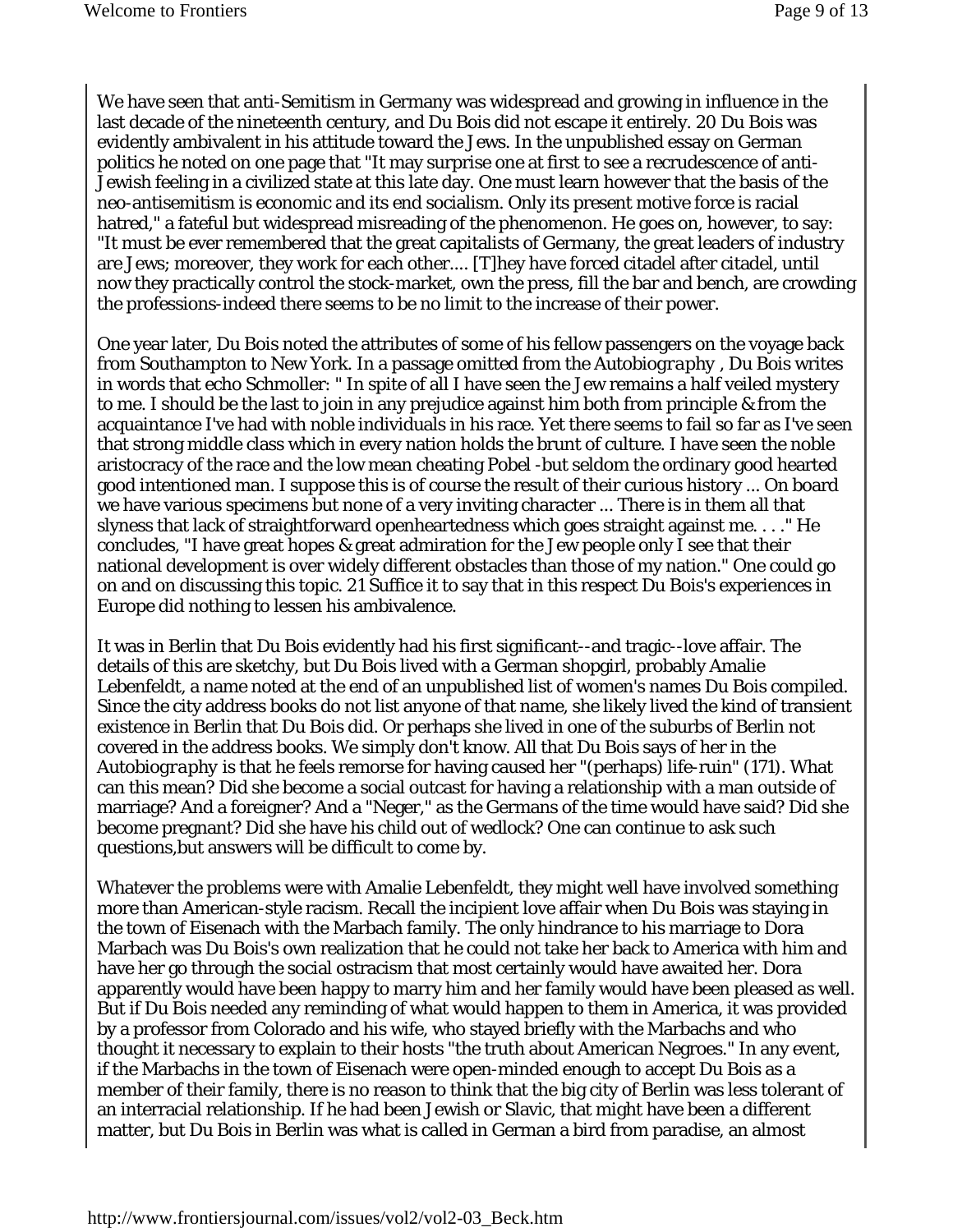unique creature, yet cultured and mannered, a member of the intellectual elite.

When Du Bois renounced Dora Marbach he was sacrificing his personal happiness for the sake of a greater good, a higher goal-in this case, for the sake of Du Bois's own sense of his mission life to work for the betterment of his race in America. Sacrifice and renunciation-concepts that would have been quite familiar to Du Bois in the cultural atmosphere of Germany at the time. The German language has a word that neatly includes both meanings, and it was given its most pregnant formulation by, of course, Goethe in *Faust* (verse 1,549): "Entbehren sollst du! sollst entbehren." Thou shalt forgo, shalt do without-a line that Du Bois quoted twice in his *Autobiography* (212, 404).

Goethe had been the single most important cultural icon in Germany long before Du Bois arrived. Testimony to this can be found in the letters of a professor who greatly influenced Du Bois at Harvard, William James. In a letter from Dresden in 1867, the young James wrote to his family: "I went to the theatre again two nights ago to see Goethe's *Faust!!!* which was acted with hardly anything omitted, and was, naturally, a great failure, though the audience, who knew the poem by heart, seemed greatly delighted." 22 Goethe's *Faust* was quoted on innumerable occasions; the play (over twelve thousand verses long) was performed frequently, and certain sayings entered the permanent vocabulary of the German language. The yearnings and interests that Du Bois took with him to Germany were given a framework, a vocabulary in Berlin that allowed him to understand himself better and be able to express himself in a new idiom, and part of this idiom came from Goethe. Henceforth he regarded his years in Berlin as the culmination of his *Lehrjahre* , his apprenticeship (a reference to the title of Goethe's novel *Wilhelm Meisters Lehrjahre* ), and his return to America was to be the beginning of his Meisterjahre (adult yearssee *Autobiography* , 184). When he wrote on his twenty-fifth birthday that "I am striving to make my life all that life may be" ( *Autobiography,* 171), he was drawing on the tradition of Goethe's Faust, one of the quintessential figures of the modern world.

Another quotation from *Faust* is, in fact, the inspiration for the title of Du Bois's most famous work. *The Souls of Black Folk* -how often do we see this title misquoted as *The Soul of Black Folk*  or *The Soul of Black Folks?* But it's *The Souls of Black Folk* , because Black Folk according to this book have more than one soul: "One ever feels his twoness-an American, a Negro; two souls, two thoughts, two unreconciled strivings; two warring ideals in one dark body. . ." (Chap. 1, "Of our Spiritual Strivings"). This passage and this title is nothing but a paraphrase of one of the most famous lines (verse 1, 112) from *Faust:* "Zwei Seelen wohnen, ach! in meiner Brust"-"Two souls, alas, reside within my breast / And each withdraws from, and repels, its brother" (trans. Bayard Taylor), a quotation familiar to everyone whose native tongue is German. This connection was first pointed out in print in the first volume of David Levering Lewis's recent biography of Du Bois; previous researchers, trying to explain the title, have looked into what doctrines of the soul were taught to Du Bois at Harvard in his psychology classes-all this speculation completely misses the point: Du Bois was claiming for his race the dilemma and also the status of Faust, the one who risks his soul in the search for knowledge of the last secrets of the universe.

Finally, what was the most important thing that Du Bois learned from his time in Europe? It was there that Du Bois had his first adult experience of whites who did not discriminate against him. There Du Bois overcame what he termed his own narrow and provincial view of race relations. He realized that it was not an innate trait of whites to be prejudiced against people of his race, for he was treated as an equal and with human warmth by some of the first people he met in Europe, a Dutch family on the boat going up the Rhine. It became clear to Du Bois, as it was later to become clear to Malcolm X, that racial prejudice of the kind he was familiar with was a peculiarly American institution. As he wrote in an unpublished note on his birthday in 1894 (reel 87, frame 491): "1 have finally proved to my entire satisfaction that my race forms but slight impediment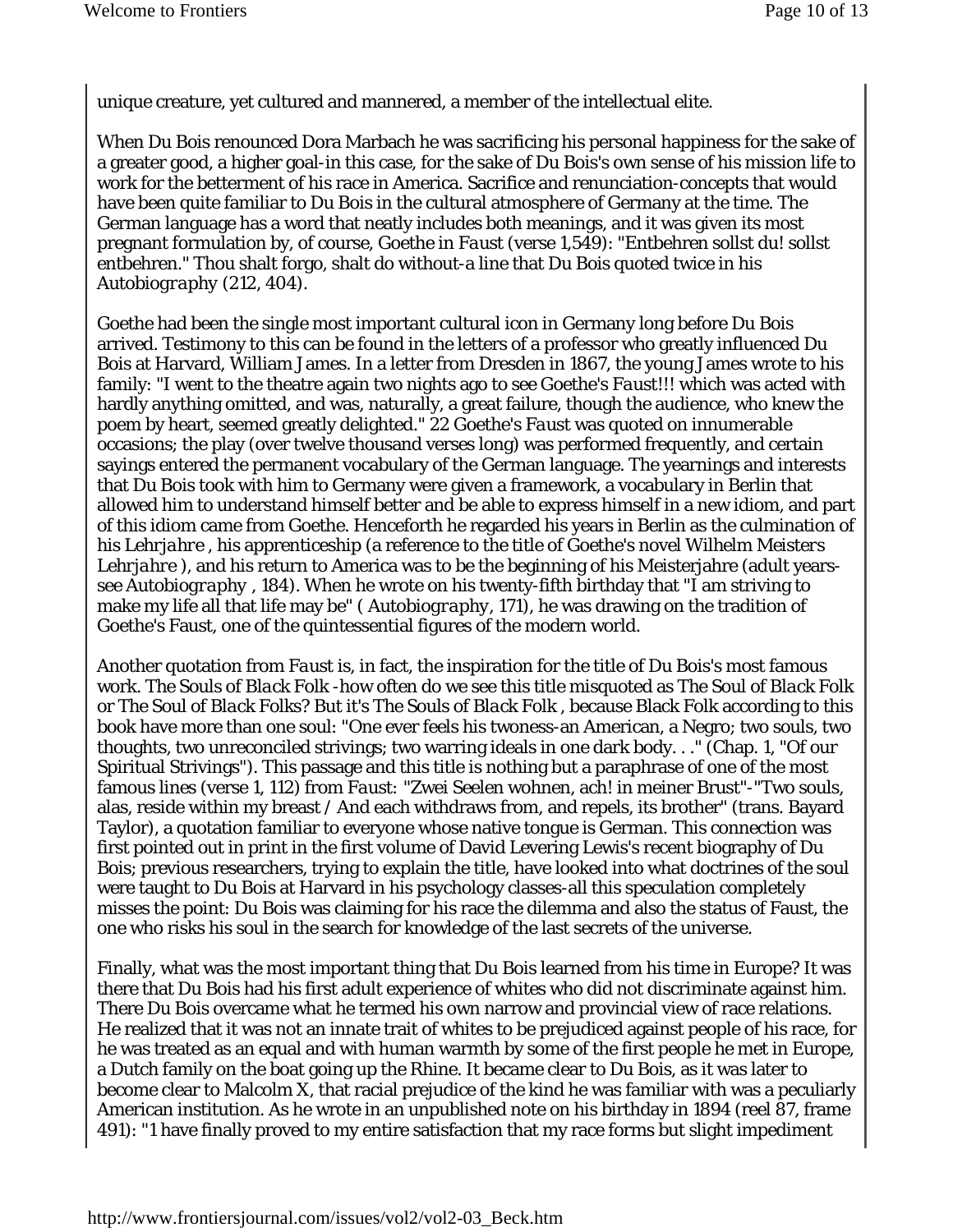between me and kindred souls-that in spite of vexatious curiosity, I am here free from most of those iron bands that bound me at home. Therefore I have gained for my life work new hope and zeal-the Negro people shall yet stand among the honored of the world."

## *C o n c l u s i o n*

Du Bois was already a prodigious talent before he went to study in Germany. While there, he absorbed much of what German culture had to offer, both in and outside the classroom. When he came back, he was transformed. He did not simply borrow German ideas and transport them to America, however. Rather, he amalgamated aspects of German culture with his own preexisting interests and concerns. Germany gave Du Bois a language and a cultural framework that provided decisive impetus to his own innate strivings.

1 This paper would not have been possible without the assistance of Linda Seidman of the special collections of the library at the University of Massachusetts (Amherst) and Prof. William Strickland, head of the Du Bois Papers project there.

2 George Santayana, *Persons and Places, Fragments of Autobiography* . Ed. William G. Holzberger, Herman J. Saatkamp, Jr. Critical Ed. (Cambridge,Mass. and London: MIT Press, 1986), 253-265.

3 It is no exaggeration on Aptheker's part when he writes that in making this decision Hayes "may here have performed the greatest service of his career" ( *The Correspondence of W E. B. Du Bois,* ed. Herbert Aptheker [Amherst: Univ. of Massachusetts Press), 1, 16). Only the renewal of this stipend enabled Du Bois to stay in Europe as long as he did.

4 They were Charles K. Kingsley, *Hypatia: or, new foes with an old face* , two vols. in one (Leipzig: Tauchnitz, 1857), checked out on 16 May 1893, and Wilhelm Dilthey, *Einleitung in die Geisteswissenschaft,* vol. 1 (1883), checked out on 20 January 1894, returned on 21 February.

5 A list of the courses taken by Du Bois can be found in vol. I of his( *Correspondence* and in Ingeborg H. Solbrig, "American Slavery in Eighteenth-Century German Literature: The Case of Herder's 'Neger-ldyllen'," *Monatsbefte* 82/1 (Spring 1990), 38-49. A lively description of what it was like to attend a lecture by Treitschke can be found in chapter 10 of Du Bois's *Autobiography.* 

6 *The Amtliches Verzeichnis des Personals und der Studierenden der Klyniglichen Friedrich Wilhelms-Universitdt zu Berlin* for the years 1892-1894 lists the following addresses for Du Bois: Winter Semester 1892-1893 OranienstraBe 130a (a house with this number exists, but was evidently constructed after the last war); Summer Semester 1893 MauerstraBe 45 and 46 (Du Bois apparently instead lived during this semester on the Schoneberger Ufer, according to his letters; the site is now a park); Winter Semester 1893-1894 Oranienburger StraBe 66 (only the back part of this address still stands; it is part of the Henschel publishing house).

7 "Die verbummelten Studenten," *Berliner Zeitung* nr. 186, 10 August 1893.

8 "Der UnfleiB der Studenten," *Vossiscbe Zeitung* , Nr. 311, 10 August 1893.

9 Paul Gohre, *Drei Monate Fabrikarbeiter und Handwerksbursche. Eine praktische Studie*  (Leipzig: Friedrich Wilhelm Grunow, 1891), 101. Du Bois recommends this "excellent little essay" in his unpublished ms.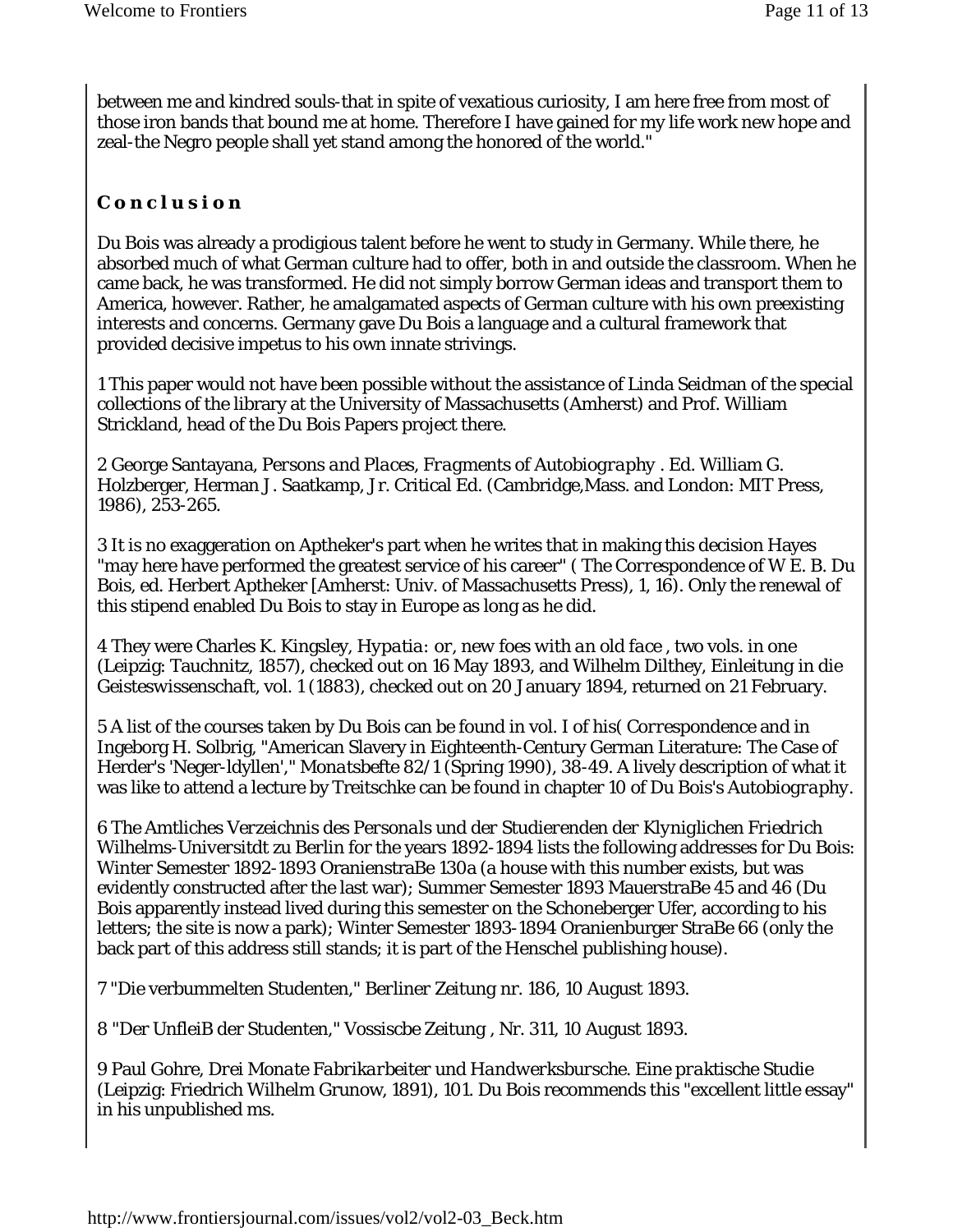10 See my article "Censoring Your Ally: W. E. B. Du Bois in the GDR," *Crosscurrents: African-Americans, Africa, and Germany in the Modern World* (Columbia, SC: Camden House, 1996 [forthcoming]).

11 "Korreferat Uber innere Kolonisation mit RUcksicht auf die Erhaltung und Vermehrung des mittleren und kleinen hindlichen Grundbesitzes." *Schriften des Vereins fur Sozialpolitik 33*  (Leipzig 1887), 91.

12 The minister of culture Dr. Bosse was compelled to overturn Virchow's decision "in the interests of academic freedom" in early August 1893.

13 *Dresdner Nachrichten* no. 218, 6 August 1893; *Pommersche Reichspost* , Stettin, no. 187, 11 August 1893; (Neue PreuBische {Kreuz-} Zeitung no. 399, 26 August 1893.

14 Here and in the following I am indebted to Rudiger vom Bruch, *Weder Kommunismus noch Kapitalismus. Bdrgerliche Sozialreform in Deutschland vom Vormarz bis zur Ara Adenauer,*  (Munich: C. H. Beck, 1985), 61ff.

15 There was (apart from Werner Sombart) surprisingly little interest in academic circles in the principles of socialism and communism in the last quarter of the nineteenth century. Marx was regarded as pass6. The club relied more on Christian concern for the welfare of one's neighbor than on *Das Kapital* , and was primarily interested in practical questions of influencing public opinion, and reforming the process of making and administering the law (vom Bruch, 64). 16 This marked a significant shift in social philosophy from the Bismarck era to the Wilhelminian epoch. Now the accent was no longer placed on creating the greatest productivity in the economic sector, but rather on the equitable distribution of wealth.This shift in emphasis involved a redefinition of the whole field of economics to include cultural and historical dimensions. Vis-a-vis the classical school, the new economists emphasized social facts: the role of the state, law, customs, and so on (vom Bruch, 62).

17 Personal interview with the author, July 1992.

18 At the time a bottle of beer cost about 7 pfennig, and the invention of the bottle cap had made beer easily transportable, thus leading to an increase in the consumption of beer and a decrease in the consumption of brandy (Gohre, 30).

19 *The Philadelphia Negro: A Social Study* (1899; reprint Philadelphia: University of Pennsylvania Press, 1996), xiii.

20 In the *Autobiography* Jews do not play a major role; in the chapter on Europe, Du Bois reports that he was "several times mistaken for a Jew" in Hungary; "arriving one night in a town of north Slovenia, the driver of a rickety cab whispered in my ear, 'Unter die Juden?' [To the Jews?]. I stared and then said yes. I stayed in a little Jewish inn" (175).

21 This ambivalent attitude had its effect on *The Souls of Black Folk,* although most readers of that book are not aware of the passages that could be read as anti-Semitic. That is because in later editions Du Bois replaced pejorative references to Jews with words such as "immigrants" and "foreigners." Du Bois wrote in 1953, "the case but illustrates how easy it is, especially in race relations, inadvertently to give a totally wrong impression" (Aptheker introduction, 43), and it is clear that Du Bois, especially during and after World War II, came to advocate "Negro-Jewish Unity." Nevertheless, before then he was not so sure. One unpublished and undated jotting has the revealing lines, "Let Jews & women remember black folk," followed by: "Suddenly came the